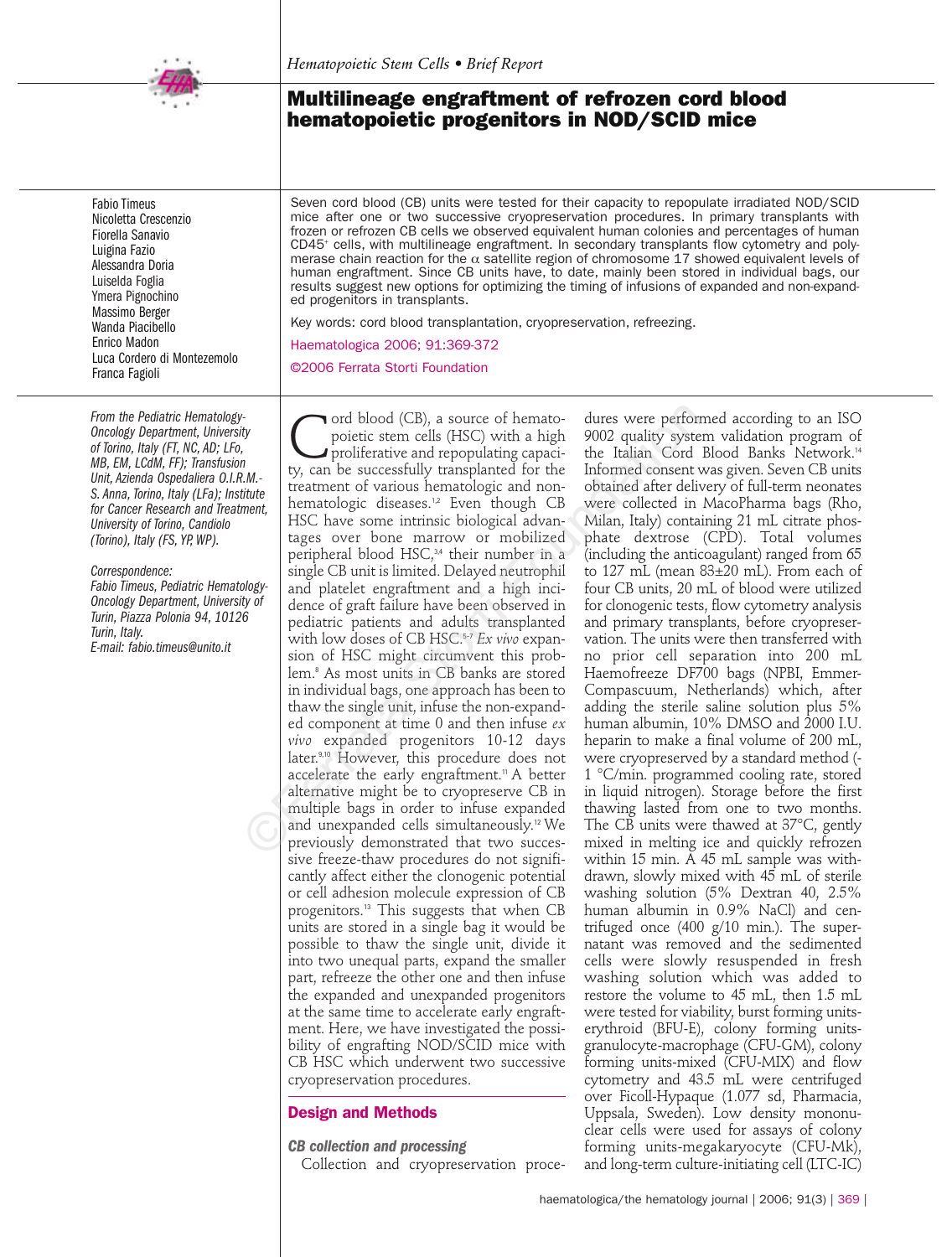as well as for the mice transplants. This procedure was repeated twice with intervals of one month or more between freezing and thawing.

### *Cell cultures*

Assays for BFU-E, CFU-MIX, and CFU-GM were performed<sup>13</sup> in methylcellulose medium with human recombinant cytokines Methocult GF H4434 (StemCell Technologies, Vancouver, Canada). CFU-Mk were assessed by the MegaCult™ assay (StemCell Technologies), according to the manufacturer's instructions. LTC-IC assays were performed<sup>13</sup> in MyeloCult H5100 medium (StemCell Technologies). All cultures were set up in triplicate.

## *Flow cytometry of CB samples*

Whole CB and thawed samples were analyzed by a three-color technique for: CD34/CD38/ CD13 and CD34/CD45/annexin. Fluorescein isothiocyanate conjugated annexin V was from R&D Systems (Minneapolis, USA). Nucleated cells (5×10<sup>5</sup>) were incubated for 20 min at 4°C with the monoclonal antibodies. After incubation and red cell lysis by ammonium chloride, the cells were analyzed with an XL2 EPICS COULTER cytometer equipped with an argon laser. Almost 200 CD34<sup>+</sup> cells were analyzed for each sample. Absolute CD34<sup>+</sup> counts were assessed by a two-platform ISHAGE-derived method.<sup>13</sup>

## *Animals*

NOD/LtSz scid/scid (NOD/SCID) mice (from Jackson Laboratories through Charles River Italia [Calco, Italy]) were maintained in the animal facilities at the CIOS. Immunogenetic and Experimental Oncology Center, Turin, Italy. Forty-five mice (two or three for each experimental condition: Basal, Thaw1, Thaw2) were utilized for primary transplants. The mice were irradiated at 6 to 8 weeks of age with 350 cGy of total body irradiation from a 137Cs source and, after 24 hours, were given a single intravenous injection of  $10\times10^6$  low density mononuclear cells.<sup>15</sup> They were killed 5 weeks after transplantation and bone marrow from the femora and tibiae was analyzed for human engraftment.

## *Evaluation of human engraftment by flow cytometry and cell cultures*

In order to perform the two or three-color analysis,  $1\times10<sup>6</sup>$  mouse bone marrow cells, previously incubated with human and mouse immunoglobulins (Sigma, St Louis, USA), were incubated with anti-mouse CD45/anti-human CD45 or with the following antihuman monoclonal antibodies: anti-CD45/CD34, CD45/CD33, CD45/CD19, CD45/CD61/CD34, CD45/71/glyA, and CD45/38/34. Bone marrow cells from sacrificed mice were also used to perform BFU-E, CFU-GM, CFU-MIX, CFU-Mk and LTC-IC assays using human recombinant cytokines (species-specific), as described above, to obtain a functional evaluation of human engrafted cells.

#### *Secondary transplants*

Secondary transplants were performed for two of the CB units:  $40 \times 10^6$  low density mononuclear cells from the bone marrow of primary transplanted mice were injected in secondary recipients. For every CB unit, four secondary mice were transplanted, two for each experimental condition (one or two freeze-thaw procedures: total eight mice). Secondary recipient mice were then sacrificed after 5 weeks and human engraftment was investigated by evaluating human CD45 expression in the bone marrow and by molecular analysis for the  $\alpha$ satellite region of chromosome 17 in the peripheral blood bone marrow and spleen.

#### *DNA extraction and molecular analysis of human cell engraftment in secondary recipient mice*

High-molecular weight DNA was extracted from the bone marrow, peripheral blood, and spleen of each mouse by the NucleoSpin Blood Kit (Machery-Nagel Inc. Easton, PA, USA). The presence of human-specific DNA within the murine bone marrow of transplanted mice was confirmed by polymerase chain reaction (PCR) amplification of an 850-bp fragment of the  $\alpha$ satellite region of human chromosome 17 using the forward primer: 5'GGGATAATTTCAGCTGACTAAA and the reverse primer: 5'TTCCGTTTAGTTAGGT-GCAGTTATC. The reaction was performed in a final volume of 50 µL using 0.5U of Taq DNA polymerase (Fermentas Inc. Hanover, MD, USA), 250 nM of each primer, 200 µM of each nucleotide, and 2 mM MgCl2, in 1x Taq buffer containing (NH4)<sup>2</sup> SO4. Following an initial DNA denaturation at 94°C for 10 min, 35 1-min cycles of denaturation at 94°C, annealing at 60°C and extension at 72°C were performed before a final elongation step at 72°C for 10 min. All amplified DNA fragments were stained with ethidium bromide, electrophoresed through 1% agarose gel and visualized in ultraviolet light. As an internal control, the presence of the glyceraldehyde phosphate dehydrogenase (GAPDH) house-keeping gene was analyzed using the forward primer: 5'ACCACAGTCCATGCCATCCAC and the reverse primer: 5'TCCACCACCCTGTTGCT-GTAG which amplified a 555 bp fragment of genomic DNA of both mouse and human origin. The amplification occurred after 5 minutes at  $94^{\circ}$ C, 35 cycles of 1 min at 94°C, 1 min 30 seconds at 60°C, 1 min 30 seconds at 72°C and a final step at 72°C for 10 min. e for: CD34/CD38/ CD13 and<br>
invouse by the NucleoSpin Blood F<br>
INtorescent isothiocyante con-<br>
Inc. Easton, PA, USA). The presenct<br>
V was from R&D Systems<br>
DNA within the murine bone mare<br>
"C with the monoclonal antibod-<br>

#### *Statistical analysis*

SCID engrafting potential was defined as the total number of human cells per mouse/number of cells transplanted. The Student's t test and Wilcoxon's test were used for the statistical analysis.

#### **Results and Discussion**

The percentage of annexin V positive  $CD34<sup>+</sup>$  cells increased from the basal value (before cryopreservation) of  $3.6\pm1.7$  to  $9.2\pm4.3$  after the first thawing  $(p=0.051)$  and to 11.1 $\pm$ 3.6 after the second thawing (Thaw1 versus Thaw2,  $p=0.17$ ; basal versus Thaw2;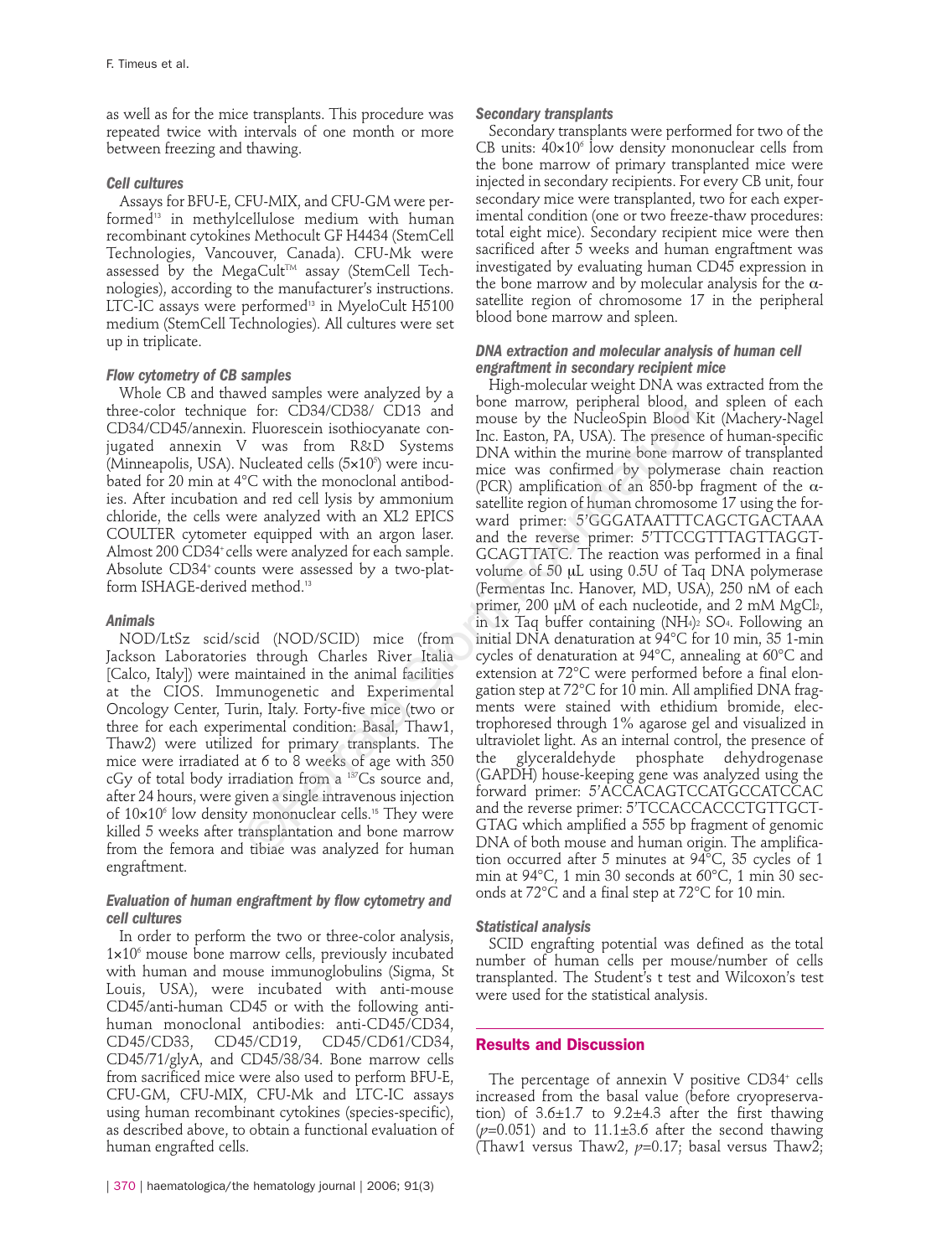Table 1. Flow cytometric analysis of CD45<sup>+</sup> human subpopulations in 34 primary NOD-SCID mice transplanted with low density mononuclear cells from seven CB units after one (Thaw 1) or two (Thaw 2) successive freeze-thaw procedures shows multilineage engraftment.

|        | huCD45+%       | CD34+%        | CD34+/38-%      | CD34+/38+% CD34-/38+% |                | CD33+%         | CD34+/61+%     | CD71+/GlvA+%  | $CD19+%$      |
|--------|----------------|---------------|-----------------|-----------------------|----------------|----------------|----------------|---------------|---------------|
| Basal  | $24.4 \pm 6.3$ | $2.7 \pm 0.7$ | $0.41 \pm 0.2$  | $2.3 \pm 0.5$         | $16.7 \pm 3.9$ | $16.9{\pm}4.3$ | $0.4 \pm 0.09$ | $2.8 \pm 1.0$ | $3.8 \pm 1.1$ |
| Thaw 1 | $25.4 \pm 5.9$ | $2.6 \pm 0.6$ | $0.03 \pm 0.01$ | $3.1 \pm 0.6$         | $20.1 + 4.7$   | $16.1 \pm 3.9$ | $0.4 \pm 0.07$ | $2.4 \pm 1.1$ | $5.4 \pm 1.2$ |
| Thaw 2 | $32.5 \pm 5.5$ | $3.2 \pm 0.5$ | $0.06 \pm 0.02$ | $3.4 \pm 0.6$         | $25.4 \pm 3.8$ | $21.3 \pm 4.0$ | $0.4 \pm 0.06$ | $2.6 \pm 0.8$ | $6.7 \pm 1.2$ |

Basal: analysis in 11 mice transplanted with low density mononuclear cells from four out of seven CB units, before cryopreservation. Values are expressed as mean per-<br>centages of total nucleated cells (murine plus human) ± *anti-glycophorin A PE (JC159, DAKO, Glostrup, Denmark). The appropriate isotype control was performed.*

Table 2. Human colonies in 34 primary NOD-SCID mice transplanted with LDMNCs from 7 CB after 1 (Thaw 1) or 2 (Thaw 2) successive freeze-thaw procedures.

|                 | <b>BFU-E</b>                     | CFU-GM                           | CFU-MIX                        | CFU-Mk                         | LTC-IC                         |
|-----------------|----------------------------------|----------------------------------|--------------------------------|--------------------------------|--------------------------------|
| Basal<br>Thaw 1 | $16.6 \pm 5.5$<br>$29.2 \pm 6.4$ | $16.4 \pm 3.6$<br>$26.8 \pm 4.0$ | $4.8 \pm 1.5$<br>$7.4 \pm 1.5$ | $5.4 \pm 0.6$<br>$4.6 \pm 0.7$ | $3.6 \pm 0.4$<br>$1.8 \pm 0.5$ |
| Thaw 2          | $25.1 \pm 4.5$                   | $32.6 \pm 4.4$                   | $7.1 \pm 1.8$                  | $5.2 \pm 1.1$                  | $2.3 \pm 0.5$                  |

*Basal: analysis in 11 mice transplanted with low density mononuclear cells from four out of seven CB units, before cryopreservation. CFU, BFU-E and LTC-IC are expressed per 105 mononuclear cells.*





C-: 10 ng of DNA extracted from murine bone marrow of mice not injected

1,2: one freeze-thaw cycle; 3,4: two freeze-thaw cycles.

Figure 1. Representative PCR analysis of human engraftment in secondary recipient mice performed in bone marrow (BM), spleen and peripheral blood (PB) mononuclear cells. Four mice were analyzed, two for each experimental condition (one or two freeze-thaw procedures) Chr 17= chromosome 17: C+= positive control, C-= negative control.

 $p=0.03$ ). The recovery of white blood cells, lymphocytes, CD34+ cells, CD34+ /CD38- /CD13- cell subset, short-term and long-term colonies did not differ significantly between samples tested after one or two cryopreservation procedures (*data not shown*).

The percentage of human CD45<sup>+</sup> cells measured in the bone marrow of NOD/SCID mice 5 weeks after transplantation was equivalent whether the graft had been thawed once  $(25.4 \pm 5.9)$ , or twice  $(32.5 \pm 5.5)$ , and was associated with multilineage engraftment in both experimental situations (Table 1). The mean percentage of human CD45<sup>+</sup> cells in the mice transplanted with CB progenitors before cryopreservation (experiment performed with only four CB units) was  $24.4\pm6.3$ . The SCID engrafting potential of CB low density mononuclear cells after the first and second cryopreservation procedures was  $2.1 \pm 0.7$  and  $2.0 \pm 0.6$ , respectively, whereas the engrafting potential prior to cryopreservation was 1.5±0.6.

The clonogenicity of human BFU-E, CFU-GM, CFU-MIX, CFU-MK and LTC-IC from the bone marrow of primary recipient mice did not differ significantly according to whether the graft had been thawed once or twice (Table 2). Statistics performed by parametric (Student's t test) and non-parametric (Wilcoxon's test) methods provided equivalent results. To assess the long-term repopulating capacity of thawed cells, a secondary transplant procedure was performed. The bone marrow of mice transplanted with CB HSC that had undergone one or two cryopreservation procedures showed low, but equivalent, levels of human CD45+ cells (huCD45<sup>+</sup> 1.9 $\pm$ 0.1 and 1.9 $\pm$ 0.2%, respectively). PCR analysis for DNA of the  $\alpha$ -satellite region of human chromosome 17 performed on secondary recipient mouse peripheral blood, bone marrow and spleens confirmed the human engraftment after one and two cryopreservation procedures (Figure 1). PCR detection of the GAPDH house-keeping gene confirmed that the same amount of DNA was amplified in the above described PCR experiments. The resistance of relatively undifferentiated cells to refreezing has been described for human blastocysts which led to a successful pregnancy after two successive cryopreservation procedures.<sup>16</sup> Two successive freeze-thaw procedures do not significantly affect either the clonogenic potential or cell adhesion molecule expression of CB progenitors.<sup>13</sup> Further evidence of the resistance of CB cells to repeated cryopreservation derives from the report that CB NK cells can be expanded *ex vivo* after two successive freeze-thaw cycles.17 In this study we first evaluated the sample quantitatively and qualitatively by flow cytometry and cell cultures. The absolute count of CD34<sup>+</sup> cells and of the immature CD34+ /CD38– /CD13– subset, as well as short and longterm colonies were not significantly affected by 16.645.5 16.443.6 4841.5 5 440.6 29.246.4 26.844.0 7.441.5 4.640.6 29.246.4 26.844.0 7.441.5 4.640.7 25.114.5 4.640.7 25.114.5 4.640.7 25.114.5 4.640.7 25.114.5 4.640.7 25.114.8 5.241.1 26.44  $\tau$ .111.8 5.241.1 26.47 26.4